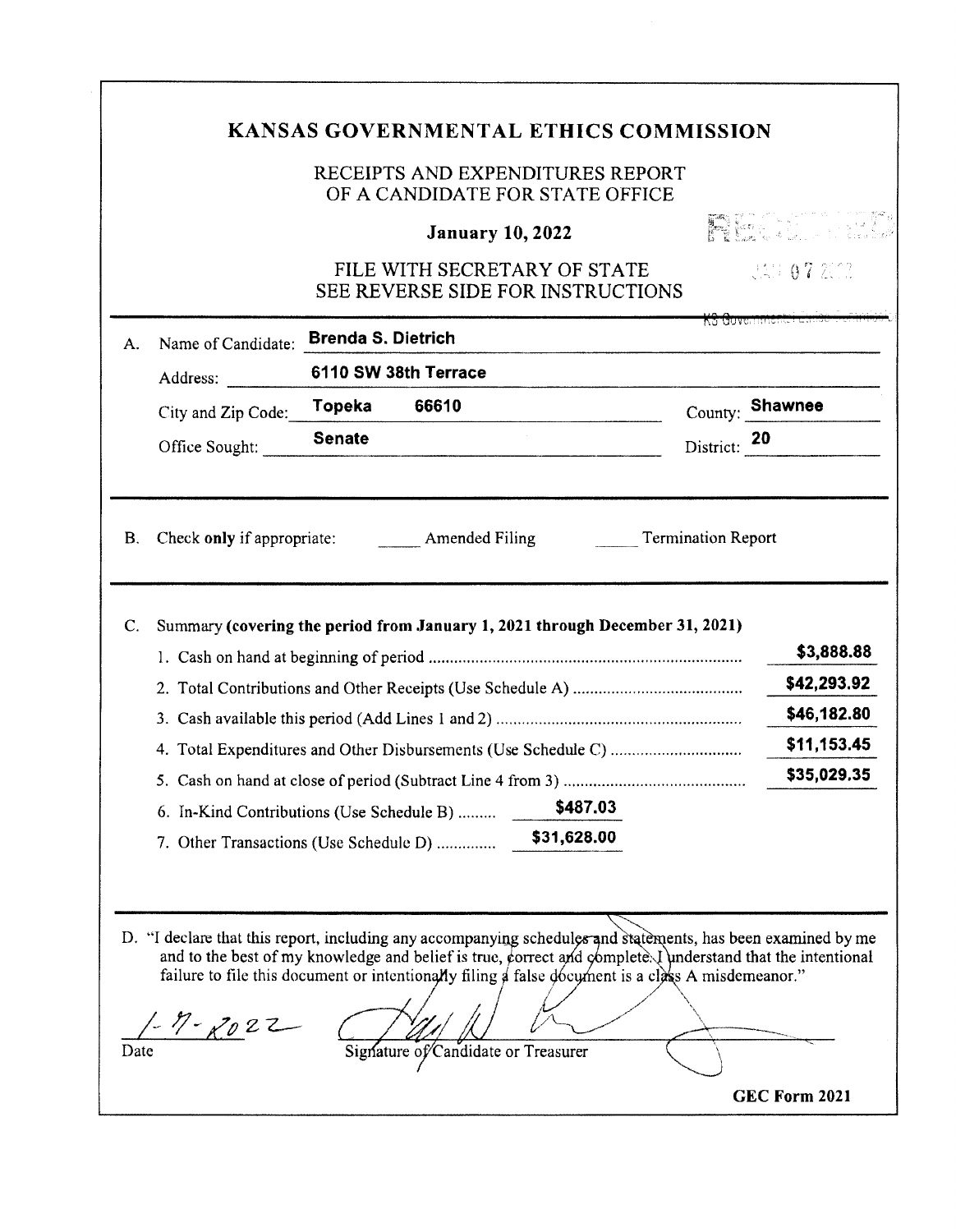## Brenda s Dietrich

 $\mathcal{A}^{\prime}$ 

| <b>Brenda S Dietrich</b><br>(Name of Candidate) |                                                                                                                | <b>SCHEDULE A</b><br><b>CONTRIBUTIONS AND OTHER RECEIPTS</b>                |             |              |      |                                |                                                           |
|-------------------------------------------------|----------------------------------------------------------------------------------------------------------------|-----------------------------------------------------------------------------|-------------|--------------|------|--------------------------------|-----------------------------------------------------------|
|                                                 |                                                                                                                |                                                                             | <b>TYPE</b> |              |      |                                |                                                           |
| <b>Date</b>                                     | <b>Name and Address of</b><br><b>Contributor</b>                                                               | <b>Occupation &amp; Industry</b><br>of Individual Giving<br>More Than \$150 | Cash        | <b>Check</b> | Loan | <b>E</b> funde<br><b>Other</b> | <b>Amount of Cash,</b><br>Check, Loan or<br>Other Recolut |
| 1/29/2021                                       | Joe Patton<br>3546 SW Summerwood Court<br>Topeka, KS 66614                                                     |                                                                             |             |              |      | x                              | \$100.00                                                  |
| 6/21/2021                                       | Gary Robbins<br>4201 SE Oakview Ln.<br>Topeka, KS<br>66609                                                     | Lobbyist-Foulston Siefkin                                                   |             | x            |      |                                | \$200.00                                                  |
| 6/25/2021                                       | Brenda S. Dietrich<br>6110 SW 38th Terrace<br>Topeka, KS 66610                                                 | Reimbursement for<br>Newsletter                                             |             | x            |      |                                | \$6,643.92                                                |
| 7/16/2021                                       | Evergy Employee Power PAC<br>P.O. Box 889<br>Topeka, KS 66601                                                  | <b>PAC</b>                                                                  |             | x            |      |                                | \$500.00                                                  |
| 8/20/2021                                       | Kansas Electric Power Cooperative<br>P.O. Box 4877<br>Topeka, KS 66604                                         |                                                                             |             | x            |      |                                | \$100.00                                                  |
| 8/26/2021                                       | Warren Newcomer, Jr.<br>520 SW 27th St.<br>66611<br>Topeka, KS                                                 | Owner - Funderal Services                                                   |             | x            |      |                                | \$1,000.00                                                |
| 9/2/2021                                        | <b>KS Hospital Association PAC</b><br>215 S.E. 8th Ave.<br>Topeka, KS 66603                                    | <b>PAC</b>                                                                  |             | x            |      |                                | \$250.00                                                  |
| 9/13/2021                                       | One Gas, PAC<br>15 East Fifth St.<br>Tulsa, OK 74103                                                           | <b>PAC</b>                                                                  |             | x            |      |                                | \$500.00                                                  |
| 9/17/2021                                       | <b>AT&amp;T Services</b><br>220 SE 6th Ave.<br>Topeka, KS 66603                                                |                                                                             |             | x            |      |                                | \$250.00                                                  |
| 9/24/2021                                       | William W. Sneed, Attorney at Law<br>825 S Kansas Ave., Ste 520<br>Topeka, KS 66610                            | Attorney - Legal                                                            |             | X.           |      |                                | \$1,000.00                                                |
| 9/28/2021                                       | Delta Dental of Kansas<br>P.O. Box 789769<br>Wichita, KS 67278                                                 |                                                                             |             | x            |      |                                | \$1,000.00                                                |
| 10/15/2021                                      | <b>KS State Farm Insurance</b><br>Agents/Employees PAC<br>825 S. Kansas Ave., Suite 500<br>Topeka, KS<br>66612 | <b>PAC</b>                                                                  |             | ×            |      |                                | \$500.00                                                  |
| 10/27/2021                                      | UP Railroad Company<br>1400 Douglas St.<br>Omaha, NE 68179                                                     |                                                                             |             | x            |      |                                | \$500.00                                                  |
| 10/27/2021                                      | Kansas Contractors Assoc. PAC<br>800 SW Jackson St. #100<br>Topeka, KS<br>66612                                | <b>PAC</b>                                                                  |             | x            |      |                                | \$500.00                                                  |
| 10/27/2021                                      | Kansas Agri Business Council<br>816 SW Tyler St., Suite 100<br>Topeka, KS<br>66612                             |                                                                             |             | x            |      |                                | \$500.00                                                  |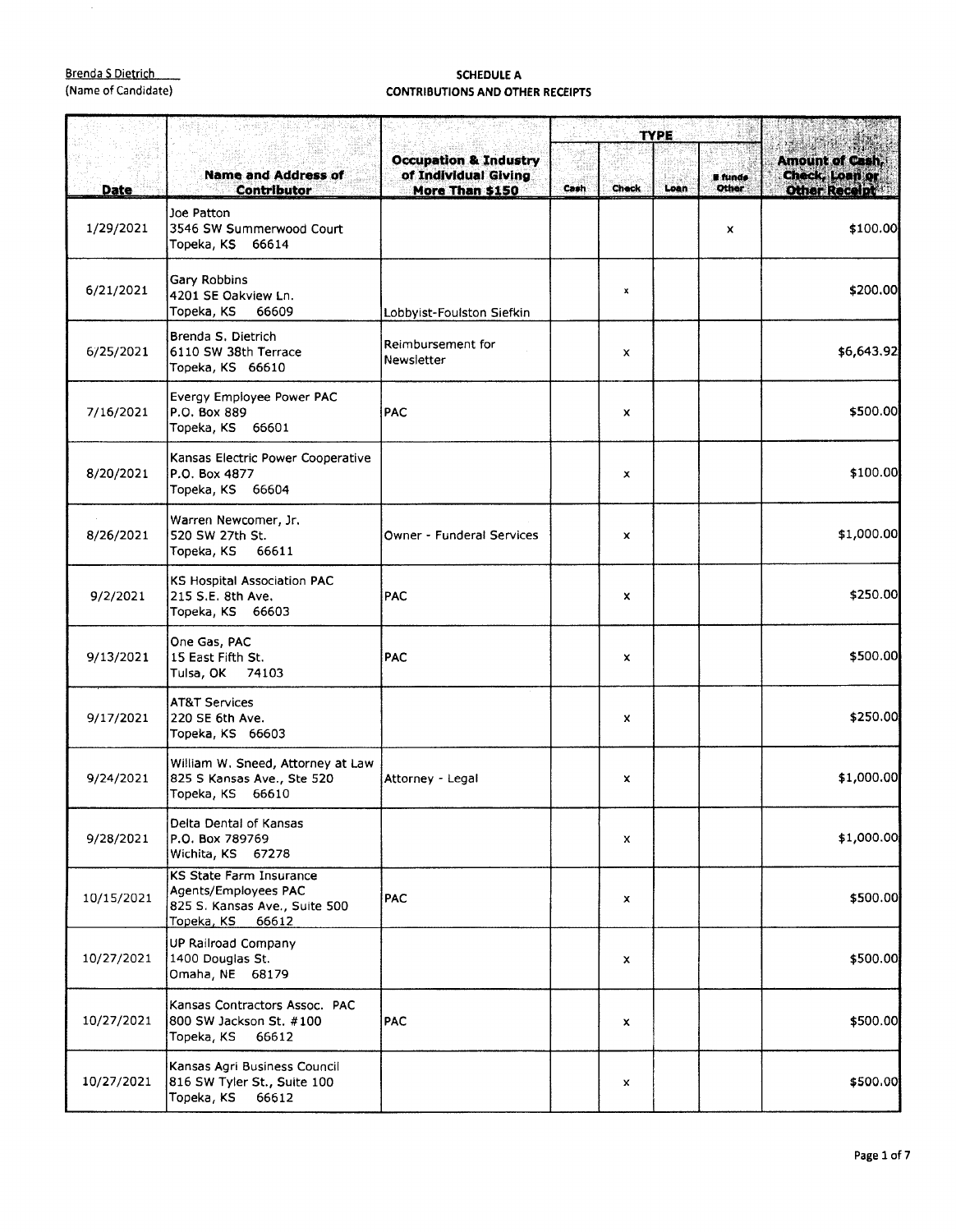|             |                                                                                     |                                                                             | <b>TYPE</b> |       |      |                         |                                                           |
|-------------|-------------------------------------------------------------------------------------|-----------------------------------------------------------------------------|-------------|-------|------|-------------------------|-----------------------------------------------------------|
| <b>Date</b> | <b>Name and Address of</b><br><b>Contributor</b>                                    | <b>Occupation &amp; Industry</b><br>of Individual Giving<br>More Than \$150 | Cash        | Check | Loan | <b>E</b> funds<br>Other | <b>Amount of Cash,</b><br>Check, Loan or<br>Other Receipt |
| 10/27/2021  | <b>KS Automobile Dealers PAC</b><br>731 South Kansas Ave.<br>Topeka, KS 66603       | <b>PAC</b>                                                                  |             | ×     |      |                         | \$250.00                                                  |
| 10/27/2021  | Capital Trucking LLC<br>P.O. Box 1554<br>Topeka, KS 66601                           |                                                                             |             | x     |      |                         | \$250.00                                                  |
| 10/27/2021  | Credit Union PAC of Kansas<br>901 SW Topeka Blvd.<br>Topeka, KS 66612               | <b>PAC</b>                                                                  |             | x     |      |                         | \$250.00                                                  |
| 10/28/2021  | Bruce L. Christenson<br>3120 Rogerdale, Suite 150<br>Houston, TX 77042              | Real Estate Developer                                                       |             | x     |      |                         | \$500.00                                                  |
| 10/28/2021  | Kim White<br>5908 SW Clarion Lane<br>66610<br>Topeka, KS                            | Accountant - Business                                                       |             | X     |      |                         | \$250.00                                                  |
| 10/28/2021  | John Frieden<br>2816 SW Burlingame Rd.<br>Topeka, KS 66611                          | Attorney - Legal                                                            |             | x     |      |                         | \$500.00                                                  |
| 10/28/2021  | Matthew R. Bergmann<br>5543 NW Hoch Rd.<br>Silver Lake, KS<br>66539                 | Attorney - Legal                                                            |             | x     |      |                         | \$500.00                                                  |
| 10/28/2021  | <b>BCS Design</b><br>19930 W. 161st. St.<br>Olathe, KS<br>66062                     |                                                                             |             | x     |      |                         | \$500.00                                                  |
| 10/28/2021  | Kansas Cable PAC<br>900 S. Kansas Ave., Suite 300<br>Topeka, KS 66612               | <b>PAC</b>                                                                  |             | x     |      |                         | \$250.00                                                  |
| 10/28/2021  | Cox Communications, Inc.<br>901 S. George Washington Blvd.<br>Wichita, KS 67211     |                                                                             |             | x     |      |                         | \$250.00                                                  |
| 10/28/2021  | <b>Comcast Cable Communications</b><br>1701 JFK Boulevard<br>Philadelphia, PA 19103 |                                                                             |             | x     |      |                         | \$250.00                                                  |
| 10/28/2021  | Midwest Health, Inc.<br>3024 SW Wanamaker Rd., #300<br>66614<br>Topeka, KS          |                                                                             |             | x     |      |                         | \$400.00                                                  |
| 10/28/2021  | <b>KHCA PAC</b><br>1100 SW Gage Blvd.<br>P.O Box 4770<br>Topeka, KS 66604           | PAC                                                                         |             | x     |      |                         | \$300.00                                                  |
| 11/1/2021   | Annheuser Busch<br>One Busch Place<br>St. Louis, MO 63118                           |                                                                             |             | x     |      |                         | \$250.00                                                  |
| 11/1/2021   | Capitol Advantage, LLC<br>100 SE 9th St., Ste 503<br>Topeka, KS<br>66612            |                                                                             |             | x     |      |                         | \$250.00                                                  |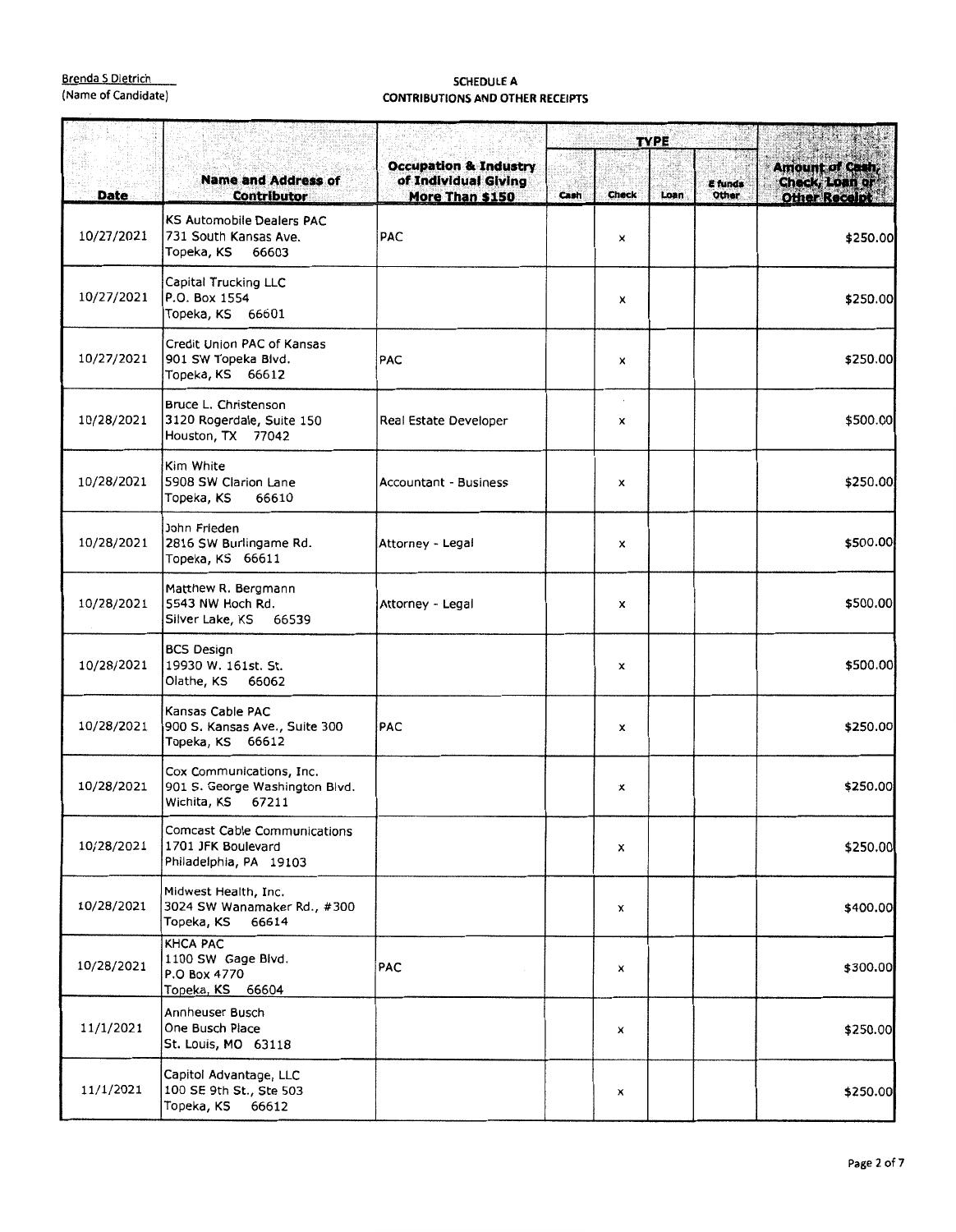|            |                                                                                       |                                                                             | <b>TYPE</b> |       | A. S. Children |                         |                                                            |
|------------|---------------------------------------------------------------------------------------|-----------------------------------------------------------------------------|-------------|-------|----------------|-------------------------|------------------------------------------------------------|
| Date       | <b>Name and Address of</b><br><b>Contributor</b>                                      | <b>Occupation &amp; Industry</b><br>of Individual Giving<br>More Than \$150 | Cash        | Check | Loan           | <b>R</b> funds<br>Other | Amount of Cash,<br>Check, Loan or<br><b>Other Recoipts</b> |
| 11/1/2021  | Lumen Technologies Serv. Group<br>PO Box 4065<br>Monroe, LA 71211                     |                                                                             |             | ×     |                |                         | \$500.00                                                   |
| 11/6/2021  | <b>BCBS of Kansas</b><br>1133 SW Topeka Blvd.<br>Topeka, KS 66629                     |                                                                             |             | x     |                |                         | \$250.00                                                   |
| 11/6/2021  | <b>BNSF Railway Co.</b><br>2500 Lou Menk Dr., AOB-2<br>Fort Worth, TX 76131           |                                                                             |             | x     |                |                         | \$500.00                                                   |
| 11/6/2021  | Koss Construction Co.<br>5830 SW Drury Lane<br>Topeka, KS 66604                       |                                                                             |             | x     |                |                         | \$500.00                                                   |
| 11/9/2021  | <b>CURO Management LLC</b><br>3527 North Ridge Road<br>Wichita, KS 67205              |                                                                             |             | x     |                |                         | \$1,000.00                                                 |
| 11/9/2021  | Rural Independent Telecoms PAC<br>PO Box 4799<br>Topeka, KS 66604                     | PAC                                                                         |             | x     |                |                         | \$500.00                                                   |
| 11/9/2021  | HCA Kansas Good Government<br>Fund<br>550 N. Hillside St.<br>Wichita, KS 67214        |                                                                             |             | x     |                |                         | \$500.00                                                   |
| 11/9/2021  | Kansas Insurance PAC<br>P.O. Box 55<br>Topeka, KS<br>66601                            | <b>PAC</b>                                                                  |             | x     |                |                         | \$250.00                                                   |
| 11/12/2021 | Hollywood Casino at KS Speedway<br>777 Hollywood Casino Blvd.<br>Kansa City, KS 66111 |                                                                             |             | x     |                |                         | \$500.00                                                   |
| 11/13/2021 | Kansas Funeral Directors Assoc.<br>PAC<br>1200 S. Kansas Ave.<br>66612<br>Topeka, KS  | <b>PAC</b>                                                                  |             | x     |                |                         | \$200.00                                                   |
| 11/13/2021 | Julie Hein<br>6729 SW Sherwood Ct.<br>Topeka, KS<br>66614                             | Governmental Affairs                                                        |             |       |                | x                       | \$250.00                                                   |
| 11/13/2021 | Ron Hein<br>6729 SW Sherwood Ct.<br>Topeka, KS                                        | Governmental Affairs                                                        |             |       |                | x                       | \$250.00                                                   |
| 11/15/2021 | Kansas Bankers Association PAC<br>PO Box 4407<br>Topeka, KS 66604                     | PAC                                                                         |             | x     |                |                         | \$500.00                                                   |
| 11/16/2021 | Hamm, Inc.<br>P.O. B ox 16796<br>Wichita, KS 67216                                    |                                                                             |             | ×     |                |                         | \$500.00                                                   |
| 11/16/2021 | Venture Corporation<br>PO Box 1486<br>Great Bend, KS<br>67530                         |                                                                             |             | ×     |                |                         | \$500.00                                                   |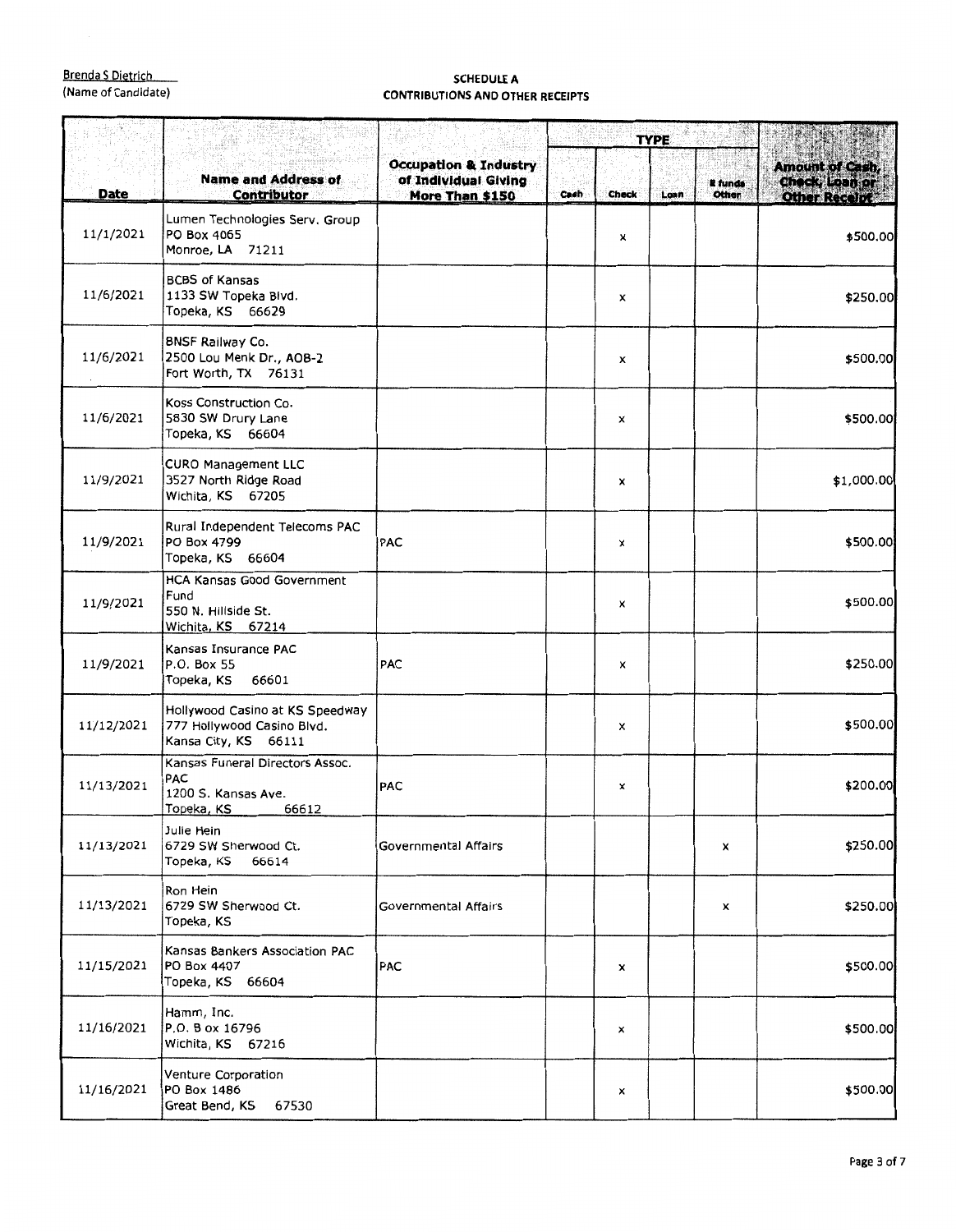$\bar{\mathcal{A}}$ 

|             |                                                                                      |                                                                             | <b>TYPE</b> |              | pathents |                         |                                                                  |
|-------------|--------------------------------------------------------------------------------------|-----------------------------------------------------------------------------|-------------|--------------|----------|-------------------------|------------------------------------------------------------------|
| <b>Date</b> | <b>Name and Address of</b><br><b>Contributor</b>                                     | <b>Occupation &amp; Industry</b><br>of Individual Giving<br>More Than \$150 | Cash        | <b>Check</b> | Loan     | <b>E</b> funds<br>Other | <b>Amount of Cash,</b><br>Check, Loan or<br><b>Other Receipt</b> |
| 11/18/2021  | The Beneficient Company Group<br>325 North Saint Paul St., #4850<br>Dallas, TX 75201 |                                                                             |             | x            |          |                         | \$750.00                                                         |
| 11/19/2021  | <b>Billy Persinger</b><br>7123 SW Sixmile Creek Rd.<br>Auburn, KS 66402              |                                                                             |             |              |          | x                       | \$100.00                                                         |
| 11/19/2021  | Patrick R. Gideon<br>153 Fall Creek Dr.<br>Lawrence, KS 66049                        | Banker/Banking                                                              |             | x            |          |                         | \$500.00                                                         |
| 11/19/2021  | HR Partners, LLC<br>1240 Oakley<br>Topeka, KS<br>66604                               |                                                                             |             | x            |          |                         | \$250.00                                                         |
| 11/20/2021  | <b>B Kent Garlinghouse</b><br>2001 SW Wildwood Ln.<br>Topeka, KS<br>66611            |                                                                             |             | x            |          |                         | \$100.00                                                         |
| 11/23/2021  | Alicia Salisbury<br>2931 SW Brewster Ct.<br>Topeka, KS<br>66611                      |                                                                             |             | x            |          |                         | \$100.00                                                         |
| 11/23/2021  | Mark Heitz<br>260 SW Yorshire Rd.<br>Topeka, KS 66606                                | Retired                                                                     |             | x            |          |                         | \$1,000.00                                                       |
| 11/23/2021  | Dean Ferrell<br>5035 SW Brentwood Rd.<br>Topeka, KS 66606                            | Retired                                                                     |             | x            |          |                         | \$500.00                                                         |
| 11/23/2021  | Judy Moler<br>401 SW Danbury Ln.<br>Topeka, KS 66606                                 |                                                                             |             | ×            |          |                         | \$50.00                                                          |
| 11/23/2021  | <b>Melissa Ness</b><br>3733 SW Timber Ridge Ct.<br>Topeka, KS<br>66610               |                                                                             |             | ×            |          |                         | \$100.00                                                         |
| 11/23/2021  | Harry W. Craig, Jr.<br>2933 SW Brewster Court<br>Topeka, KS<br>66611                 |                                                                             |             | x            |          |                         | \$1,000.00                                                       |
| 11/23/2021  | Ty D. Christian<br>2809 SW Cannock Chase Rd.<br>Topeka, KS 66614                     |                                                                             |             | x            |          |                         | \$50.00                                                          |
| 11/23/2021  | Bruce Graham<br>5806 SW Clarion Lakes Way<br>Topeka, KS 66610                        | Retired                                                                     |             | x            |          |                         | \$250.00                                                         |
| 11/23/2021  | Michael J. Wilson<br>4540 SW Deer Trail St.<br>Topeka, KS 66610                      | Retired                                                                     |             | x            |          |                         | \$1,000.00                                                       |
| 11/24/2021  | Maynard Oliverius<br>4701 Balmoral Dr.<br>Lawrence, KS 66047                         | Retired                                                                     |             | x            |          |                         | \$500.00                                                         |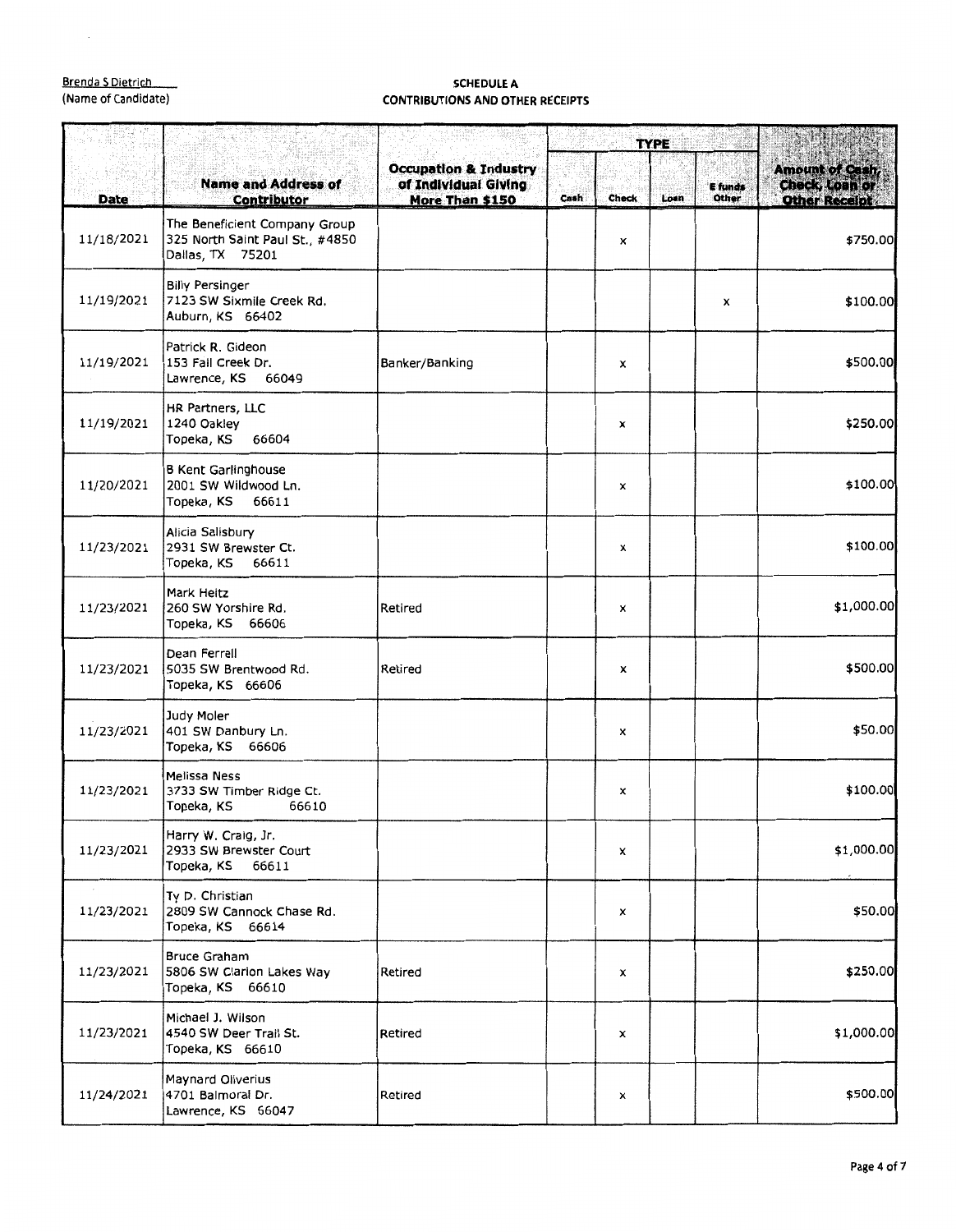|             |                                                                                           |                                                                             | <b>TYPE</b> |              |      |                         |                                                                  |
|-------------|-------------------------------------------------------------------------------------------|-----------------------------------------------------------------------------|-------------|--------------|------|-------------------------|------------------------------------------------------------------|
| <b>Date</b> | <b>Name and Address of</b><br><b>Contributor</b>                                          | <b>Occupation &amp; Industry</b><br>of Individual Giving<br>More Than \$150 | Cash        | <b>Check</b> | Loan | <b>E</b> funds<br>Other | <b>Amount of Cash,</b><br>Check, Loan or<br><b>Other Receipt</b> |
| 11/26/2021  | Carolyn A. Orozco<br>5715 NW Button Rd.<br>Topeka, KS 66618                               | Retired                                                                     |             | ×            |      |                         | \$150.00                                                         |
| 11/27/2021  | Robert Maxwell<br>2333 SW Mayfair Place<br>Topeka, KS<br>66611                            | Retired                                                                     |             | x            |      |                         | \$200.00                                                         |
| 11/27/2021  | RAI Services Company<br>P.O. Box 464<br>Winston-Salem, NC<br>27102                        |                                                                             |             | x            |      |                         | \$250.00                                                         |
| 11/29/2021  | Stephen Wolgast<br>3720 SW Summerfield Dr.<br>Topeka, KS 66610                            |                                                                             |             | ×            |      |                         | \$25.00                                                          |
| 11/29/2021  | Jane Greene<br>6800 SW Aylesbury Rd.<br>Topeka, KS 66610                                  | R.N./Medical Profession                                                     |             | x            |      |                         | \$250.00                                                         |
| 11/29/2021  | PAC of Kansas Ophthalmologists<br>10 W. Phillip Rd., Suite 120<br>Vernon Hills, IL 60061  | <b>PAC</b>                                                                  |             | x            |      |                         | \$250.00                                                         |
| 12/1/2021   | ITC Great Plains, LLC<br>27175 Energy Way<br>Novi, MI 48377                               |                                                                             |             | x            |      |                         | \$250.00                                                         |
| 12/1/2021   | Joselito 3 Enriquez<br>5735 SW 33rd Court<br>Topeka, KS<br>66614                          |                                                                             |             | x            |      |                         | \$50.00                                                          |
| 12/2/2021   | <b>CVS Health</b><br>1 CVS Drive, MC287<br>02895<br>Woonsocket, RI                        |                                                                             |             | x            |      |                         | \$500.00                                                         |
| 12/2/2021   | Kansas American Family Insurance<br>6000 American Parkway<br>Madison, WI 53783            | <b>PAC</b>                                                                  |             | x            |      |                         | \$250.00                                                         |
| 12/2/2021   | Ginger Barr<br>9421 SW Hoch Rd.<br>Auburn, KS<br>66401                                    | <b>Business Management</b>                                                  |             | x            |      |                         | \$250.00                                                         |
| 12/2/2021   | LoanMax<br>3440 Preston Ridge Rd.<br>Alpharetta, GA<br>30005                              |                                                                             |             | x            |      |                         | \$250.00                                                         |
| 12/10/2021  | Jeffrey S. Wagaman<br>5501 SW Chapella St.<br>Topeka, KS<br>66614                         |                                                                             |             | x            |      |                         | \$50.00                                                          |
| 12/10/2021  | Kansas Assoc. for Responsible<br>Liquor Laws<br>919 S. Kansas Ave.<br>Topeka, KS<br>66612 |                                                                             |             | x            |      |                         | \$250.00                                                         |
| 12/11/2021  | Ned Nusbaum<br>5829 SW 22nd Terrace, Apt. 2<br>Topeka, KS<br>66614                        |                                                                             |             | ×            |      |                         | \$25.00                                                          |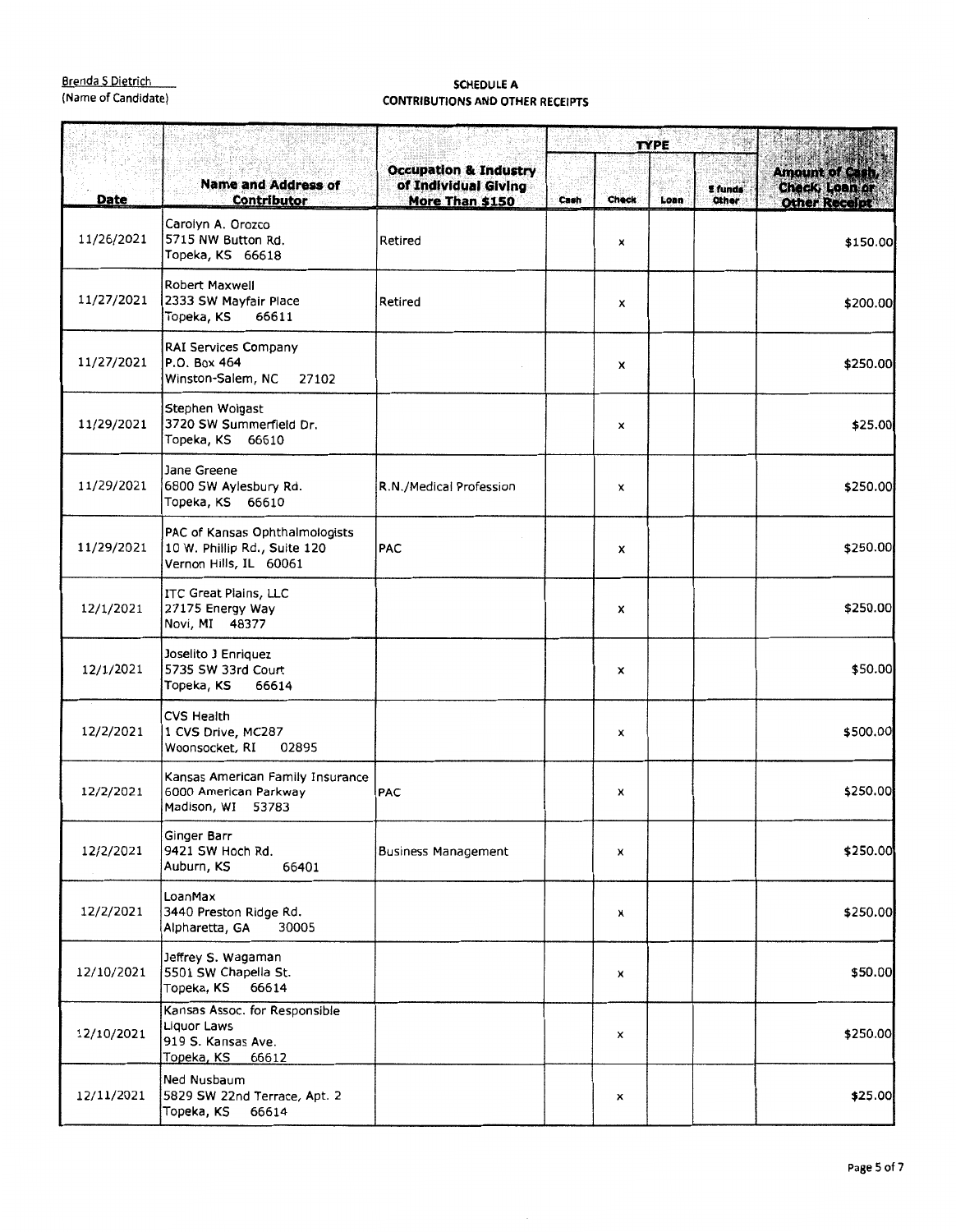|             |                                                                                                               |                                                                             | <b>TYPE</b> |              |      |                         |                                                            |
|-------------|---------------------------------------------------------------------------------------------------------------|-----------------------------------------------------------------------------|-------------|--------------|------|-------------------------|------------------------------------------------------------|
| <b>Date</b> | <b>Name and Address of</b><br><b>Contributor</b>                                                              | <b>Occupation &amp; Industry</b><br>of Individual Giving<br>More Than \$150 | Cash        | <b>Check</b> | Loan | <b>E</b> funds<br>Other | <b>Amount of Cash,</b><br>Check; Loan or<br>Other Receipts |
| 12/11/2021  | <b>BCBS of Kansas</b><br>1133 SW Topeka Blvd.<br>Topeka, KS 66629                                             |                                                                             |             | x            |      |                         | \$750.00                                                   |
| 12/11/2021  | Martha W. Cassidy<br>3146 SW Shadow LN.<br>Topeka, KS<br>66604                                                | Education/Administrator                                                     |             | Х            |      |                         | \$200.00                                                   |
| 12/13/2021  | Prairie Band Potawatomi Nation<br>16281 Q Road<br>Mayetta, KS 66509                                           |                                                                             |             | x            |      |                         | \$250.00                                                   |
| 12/13/2021  | Foley Industries, Inc.<br>5701 E. 87th St.<br>Kansas City, MO 64132                                           |                                                                             |             | x            |      |                         | \$500.00                                                   |
| 12/13/2021  | LKQ Corporation, North American<br>Hdgrtrs.<br>5846 Crossings Blvd.<br>Antioch, TN 37013                      |                                                                             |             | x            |      |                         | \$250.00                                                   |
| 12/16/2021  | Gregory Schwerdt<br>2231 SW Wanamaker Road, #303<br>Topeka, KS<br>66614                                       | Architect/Owner                                                             |             |              |      | x                       | \$1,000.00                                                 |
| 12/16/2021  | Susan Winter<br>2448 SW Pepperwood Rd.<br>66614<br>Topeka, KS                                                 | Retired                                                                     |             | х            |      |                         | \$250.00                                                   |
| 12/17/2021  | Kansas Livestock Association PAC<br>6031 SW 37th St.<br>Topeka, KS                                            | <b>PAC</b>                                                                  |             | x            |      |                         | \$250.00                                                   |
| 12/17/2021  | Kansas Beverage Association PAC<br>5845 SW 29th St.<br>66614<br>Topeka, KS                                    | <b>PAC</b>                                                                  |             | x            |      |                         | \$500.00                                                   |
| 12/18/2021  | Elizabeth Scott<br>3435 SW Alameda Dr.<br>Topeka, KS 66614                                                    | Retired                                                                     |             | x            |      |                         | \$200.00                                                   |
| 12/18/2021  | BCS Design<br>19930 W. 161st. St.<br>66062<br>Olathe, KS                                                      |                                                                             |             | x            |      |                         | \$500.00                                                   |
| 12/20/2021  | Stray Dog PAC of Kansas<br>11460 Tomahawk Creek Pkwy#300 PAC<br>Leawood, KS 66211                             |                                                                             |             | х            |      |                         | \$200.00                                                   |
| 12/23/2021  | Americrown Serv. Corp. President's<br>Account<br>1801 W. Intrnl. Speedway Blvd.<br>Daytona Beach, FL<br>32114 |                                                                             |             | x            |      |                         | \$500.00                                                   |
| 12/24/2021  | Jack H. Brier<br>1580 SW Lakeside Dr.<br>Topeka, KS<br>66604                                                  | Business/Executive                                                          |             | x            |      |                         | \$500.00                                                   |
| 12/27/2021  | KS Assoc. of Beverage Retailers<br>P.O. Box 3842<br>Topeka, Kansas<br>66604                                   |                                                                             |             | ×            |      |                         | \$100.00                                                   |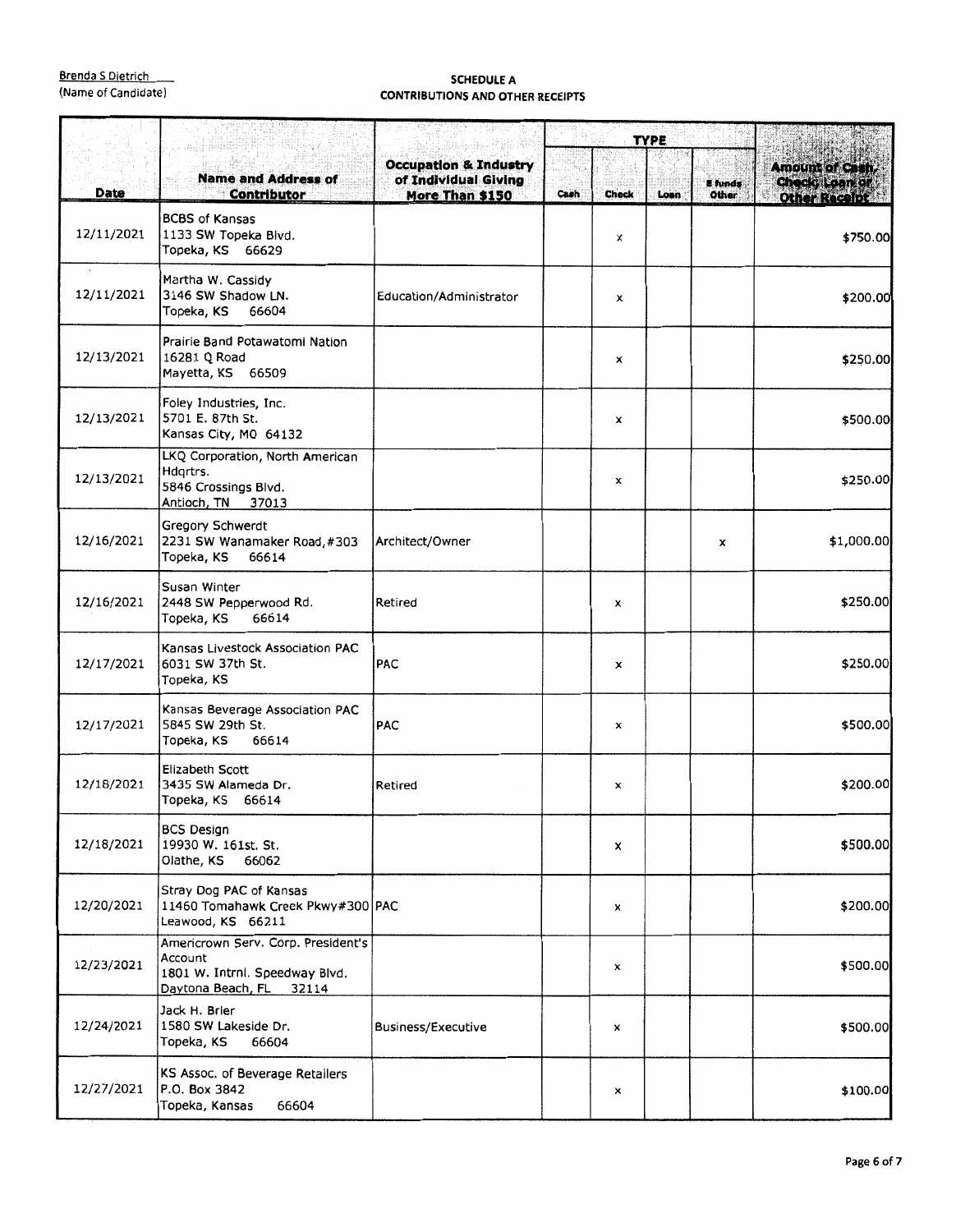|            | <b>Name and Address of</b><br><b>Contributor</b>                                    | 환화 나는 도 좋다.                                                                 | <b>TYPE</b> |       |      |                         |                                                            |
|------------|-------------------------------------------------------------------------------------|-----------------------------------------------------------------------------|-------------|-------|------|-------------------------|------------------------------------------------------------|
| Date       |                                                                                     | <b>Occupation &amp; Industry</b><br>of Individual Giving<br>More Than \$150 | Cash        | Check | Loan | E funds<br><b>Other</b> | <b>Amount of Cash,</b><br>Check, Loan or<br>Other Receipt. |
| 12/28/2021 | Jennifer Crow<br>700 SW Jackson, Suite 100<br>66601<br>Topeka, KS                   |                                                                             |             |       |      | ×                       | \$100.00                                                   |
| 12/29/2021 | Paul Davis<br>1577 Alvamar Dr.<br>Lawrence, KS<br>66047                             | Attorney - Legal                                                            |             |       |      | x                       | \$250.00                                                   |
| 12/29/2021 | Marsha Sheahan<br>315 SW Whitehall Lane<br>Topeka, KS<br>66606                      |                                                                             |             | x     |      |                         | \$50.00                                                    |
| 12/30/2021 | Bette M. Morris<br>5500 SW Seventh St.<br>Topeka, KS<br>66606                       | Retired                                                                     |             | x     |      |                         | \$1,000.00                                                 |
| 12/30/2021 | <b>Bruce Christenson</b><br>3501 SW Fairlawn Rd., Suitee 200<br>Topeka, KS<br>66614 | Real Estate Developer                                                       |             | x     |      |                         | \$500.00                                                   |
|            |                                                                                     |                                                                             |             |       |      |                         |                                                            |
|            |                                                                                     |                                                                             |             |       |      |                         |                                                            |
|            | Total Itemized Receips for Period                                                   |                                                                             |             |       |      |                         | 42,293.92                                                  |
|            | Total Unitemized Contributions (\$50 or less)                                       |                                                                             |             |       |      |                         | \$0.00                                                     |
|            | Sale of Political Materials (Unitemized)                                            |                                                                             |             |       |      |                         | \$0.00                                                     |
|            | Total Contributions When Contributor Not Known                                      |                                                                             |             |       |      |                         | \$0.00                                                     |
|            | TOTAL RECEIPTS THIS PERIOD (to line 2 of Summary)                                   |                                                                             |             |       |      |                         | \$42,293.92                                                |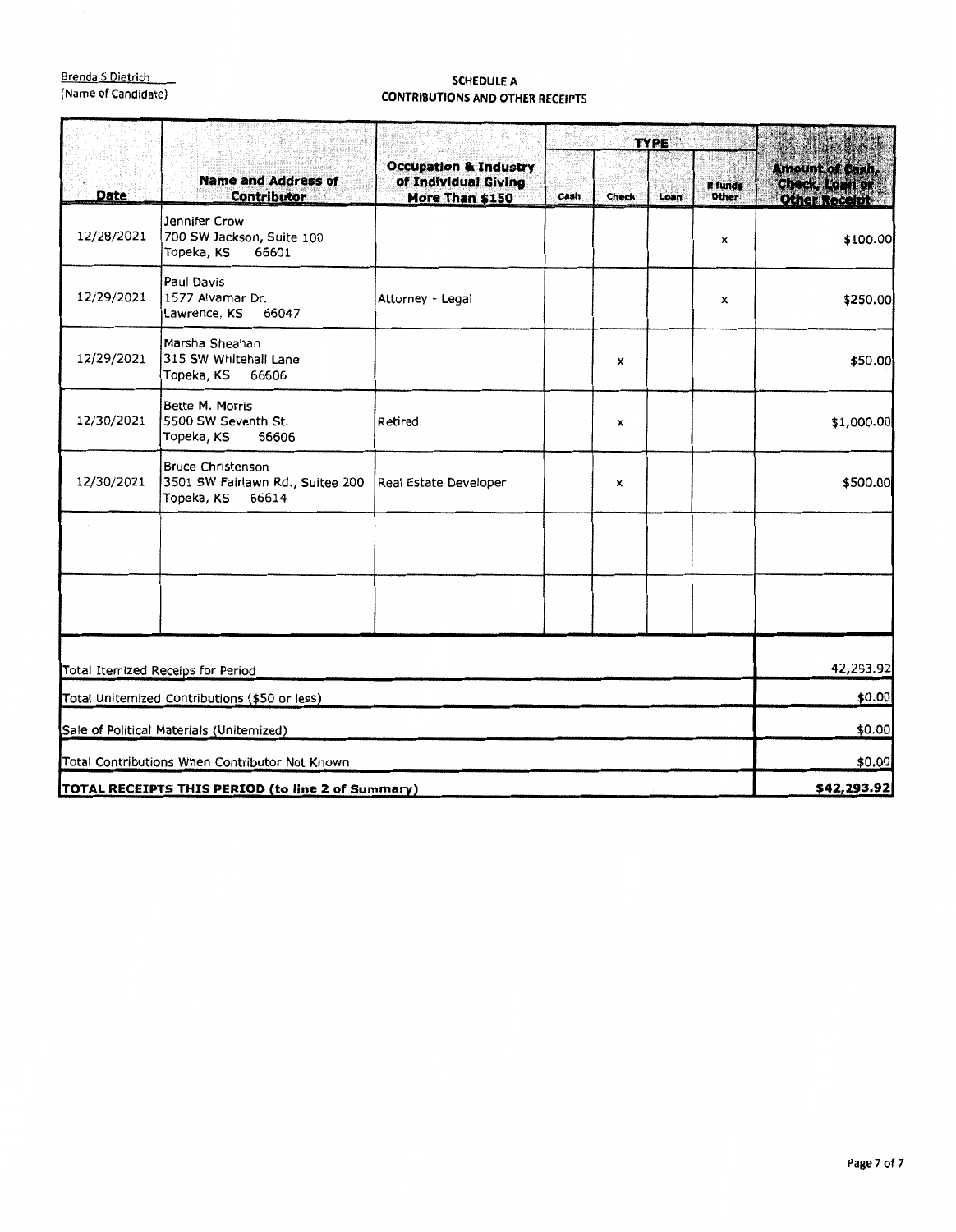### **Schedule B IN-KIND CONTRIBUTIONS**

| <b>DATE</b>               | <b>Name and Address of</b><br><b>Contributor</b>                  | <b>Occupation &amp;</b><br>Industry for<br><b>Those Giving</b><br>an In-Kind of<br><b>More Than</b> | Description of In-<br><b>Kind</b><br><b>Contributions</b> | Value of In-<br><b>Kind</b><br><b>Contribution</b> |
|---------------------------|-------------------------------------------------------------------|-----------------------------------------------------------------------------------------------------|-----------------------------------------------------------|----------------------------------------------------|
| 3/26/2021                 | Brenda S. Dietrich<br>6110 SW 38th Terrace<br>Topeka, KS<br>66610 | Candidate                                                                                           | Two frames for<br>Tributes                                | \$40.00                                            |
| 4/14/2021                 | Brenda S. Dietrich<br>6110 SW 38th Terrace<br>Topeka, KS<br>66610 | Candidate                                                                                           | One frame for<br>Tribute                                  | \$20.00                                            |
| 6/1/2021                  | Brenda S. Dietrich<br>6110 SW 38th Terrace<br>Topeka, KS<br>66610 | Candidate                                                                                           | Campaign T-Shirts<br>for parades                          | \$152.87                                           |
| 6/14/2021                 | Brenda S. Dietrich<br>6110 SW 38th Terrace<br>Topeka, KS<br>66610 | Candidate                                                                                           | <b>Office Supplies</b>                                    | \$79.66                                            |
| 8/24/2021                 | Brenda S. Dietrich<br>6110 SW 38th Terrace<br>Topeka, KS<br>66610 | Candidate                                                                                           | Frame for Tribute                                         | \$20.00                                            |
| 8/26/2021                 | Brenda S. Dietrich<br>6110 SW 38th Terrace<br>Topeka, KS<br>66610 | Candidate                                                                                           | <b>USPS - Stamps</b>                                      | \$14.50                                            |
| 11/4/2021                 | Brenda S. Dietrich<br>6110 SW 38th Terrace<br>Topeka, KS<br>66610 | Candidate                                                                                           | Subscription to<br>Sunflower State<br>Journal             | \$160.00                                           |
|                           |                                                                   |                                                                                                     |                                                           |                                                    |
| <b>Subtotal This Page</b> |                                                                   |                                                                                                     |                                                           | \$487.03                                           |
|                           |                                                                   | <b>Complete if last page of Schedule B</b>                                                          |                                                           |                                                    |
|                           | Total Itemized (over \$100) In-Kind Contributions                 |                                                                                                     |                                                           | \$312.87                                           |
|                           | Total Unitemized (\$100 or less) In-Kind Contributions            |                                                                                                     |                                                           | \$174.16                                           |
|                           | TOTAL IN-KIND CONTRIBUTIONS THIS PERIOD                           |                                                                                                     |                                                           | \$487.03                                           |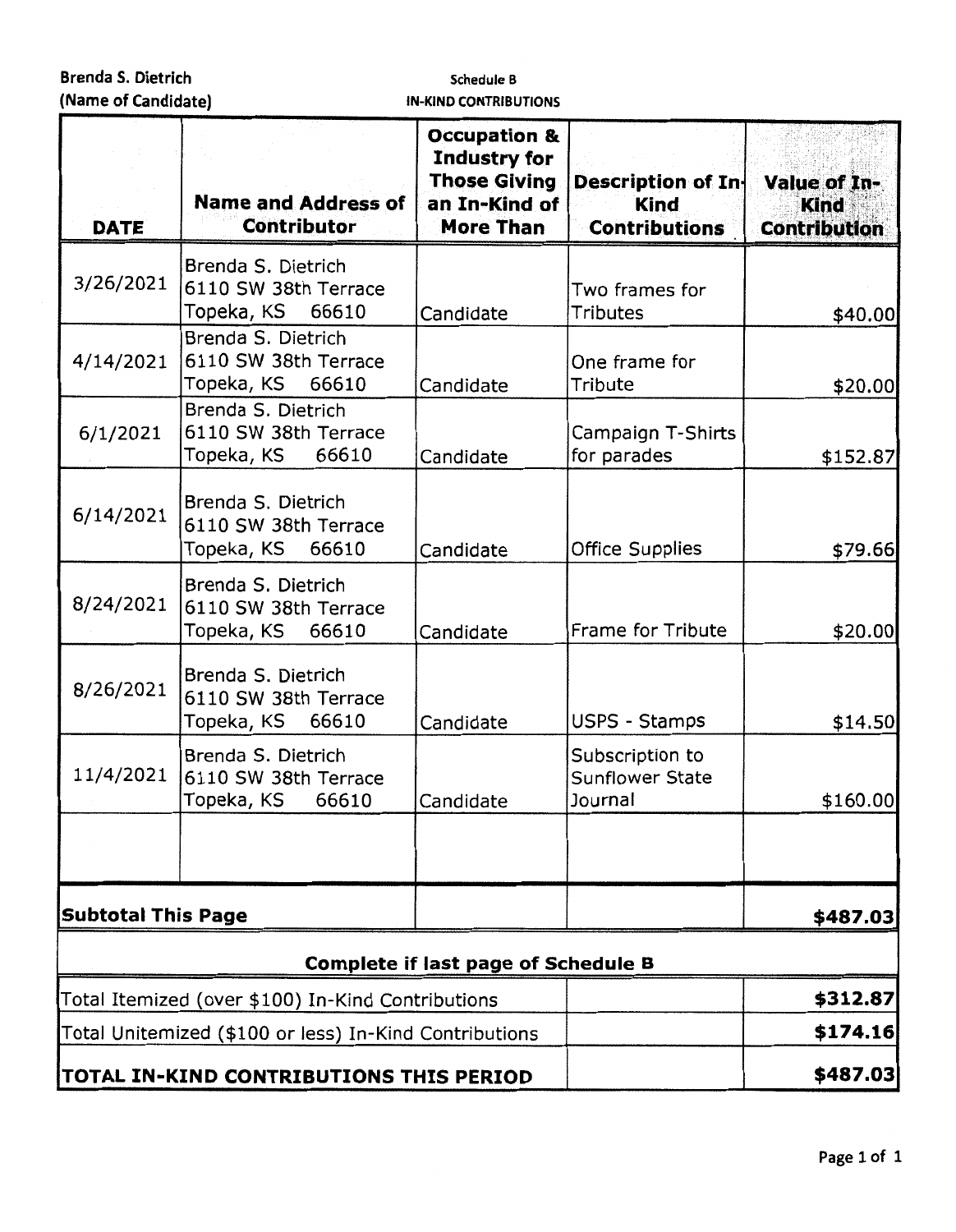$\bar{z}$ 

**Brenda S. Dietrich Schemes Schepville C**<br>
(Name of Candidate) **SCHEDULE C EXPENDITURES AND OTHER D EXPENDITURES AND OTHER DISBURSEMENTS** 

| <b>DATE</b> | <b>NAME &amp; ADDRESS</b>                                                              | <b>CHECK</b><br><b>NUMBER</b> | <b>PURPOSE OF</b><br><b>EXPENDITURE</b><br>OR DISBURSEMENT | <b>AMOUNT</b> |
|-------------|----------------------------------------------------------------------------------------|-------------------------------|------------------------------------------------------------|---------------|
| 1/7/2021    | WU Foundation - Women's<br>Alliance<br>1729 SW MacVicar Ave.<br>Topeka, KS 66604       | 1067                          | Scholarship<br>Contribution                                | \$125.00      |
| 1//12/2021  | Kring Associates, LLC<br>5819 Riggs St.<br>Mission, KS 66202                           | 1068                          | Web-site<br>Management                                     | \$307.50      |
| 1/23/2021   | Topeka South Rotary<br>P.O. Box 194<br>Topeka, KS 66601                                | 1069                          | <b>Rotary Dues</b>                                         | \$72.00       |
| 3/22/2021   | Wabaunsee Co. Signal-<br><b>Enterprise Newspaper</b><br>P.O. Box 158<br>Alma, KS 66401 | 1070                          | Campaign Ads                                               | \$480.00      |
| 4/2/2021    | Legislative Admin. Services<br>300 SW 10th Ave.<br>66612<br>Topeka, KS                 | 1071                          | Note cards and<br>envelopes                                | \$431.51      |
| 4/21/2021   | Kring Associates, LLC<br>5819 Riggs St.<br>Mission, KS<br>66202                        | 1072                          | Web-site<br>Management                                     | \$475.50      |
| 5/19/2021   | <b>USPS</b><br>Gage Center<br>1430 Woodhull St.<br>Topeka, KS<br>66604                 | 1073                          | <b>Stamps</b>                                              | \$220.00      |
| 5/25/2021   | QuikPrint<br>6300A SW 9th Terrace<br>Topeka, KS 66615                                  | 1074                          | Printing letters and<br>envelopes                          | \$196.47      |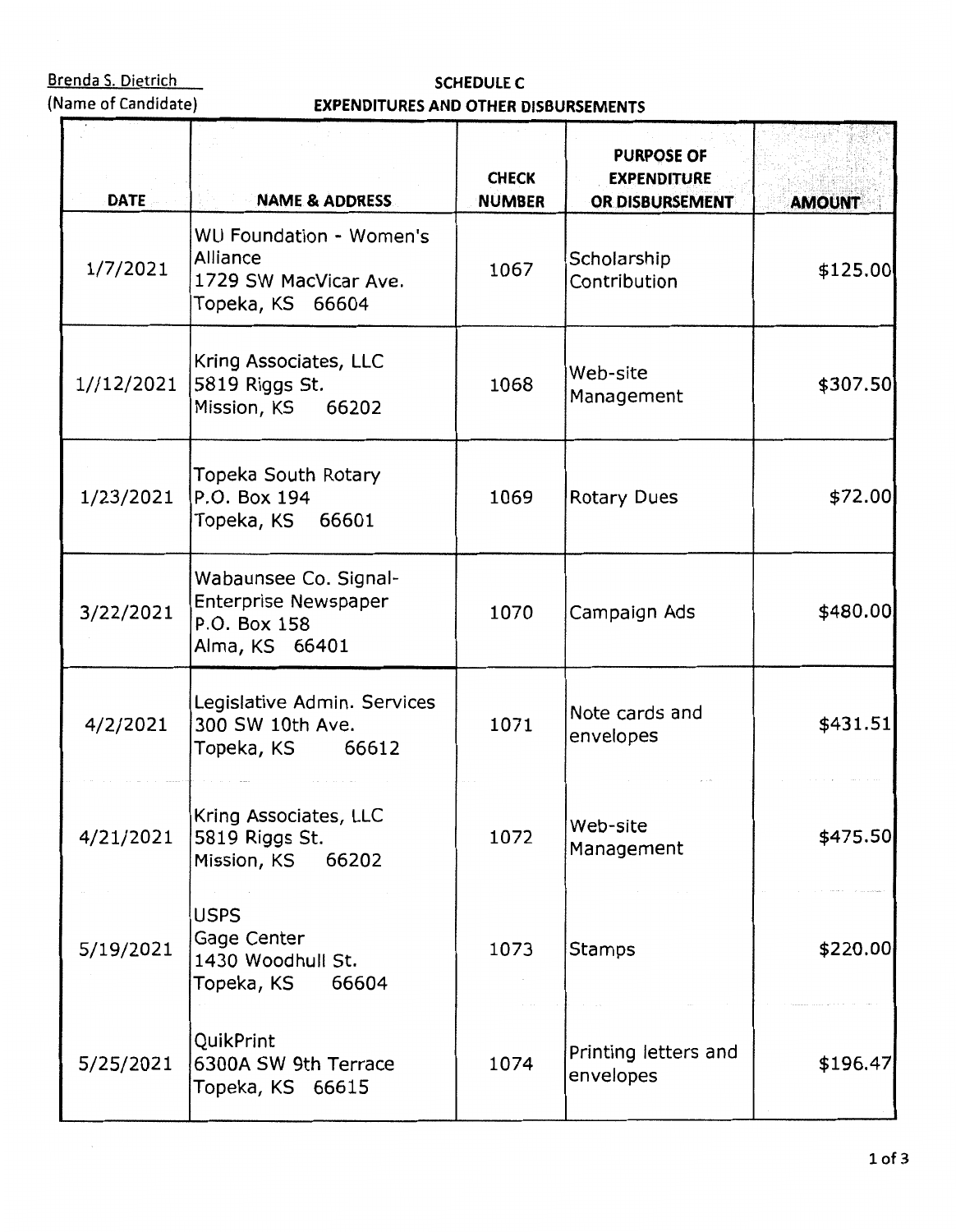# Brenda S. Dietrich **SCHEDULE C**<br>(Name of Candidate) **SCHEDULE C EXPENDITURES AND OTHER D EXPENDITURES AND OTHER DISBURSEMENTS**

| 6/25/2021 | <b>RecordNews</b><br>14690 Parallel<br>Basehor, KS<br>66007                          | 1075 | Note cards and<br>envelopes       | \$124.78   |
|-----------|--------------------------------------------------------------------------------------|------|-----------------------------------|------------|
| 6/28/2021 | <b>RecordNews</b><br>14690 Parallel<br>Basehor, KS<br>66007                          | 1076 | Newsletter/mailing                | \$6,887.64 |
| 7/15/2021 | Kring Associates, LLC<br>5819 Riggs St.<br>Mission, KS 66202                         | 1077 | Web-site<br>Management            | \$160.84   |
| 8/1/2021  | <b>KS C.O.P.S.</b><br>4418 SW Stone Ave.<br>Topeka, KS 66610                         | 1078 | <b>Golf Tournament</b><br>Sponsor | \$200.00   |
| 8/13/2021 | International Firefighters<br>Local 83<br>3500 NW Greenhills Rd.<br>Topeka, KS 66618 | 1079 | <b>Golf Tournament</b><br>Sponsor | \$100.00   |
| 9/3/2021  | <b>Topeka South Rotary</b><br>P.O. Box 194<br>Topeka, KS 66601                       | 1080 | Pumpkin Run<br>Sponsor            | \$250.00   |
| 10/1/2021 | Leadership Kansas<br>835 SW Topeka Blvd.<br>Topeka, KS<br>66612                      | 1081 | Contribution to<br>Program        | \$100.00   |
| 10/6/2021 | Prince of Peace Pre-School<br>3625 SW Wanamaker Rd.<br>Topeka, KS 66614              | 1082 | Sponsor Golf<br>Tournament        | \$150.00   |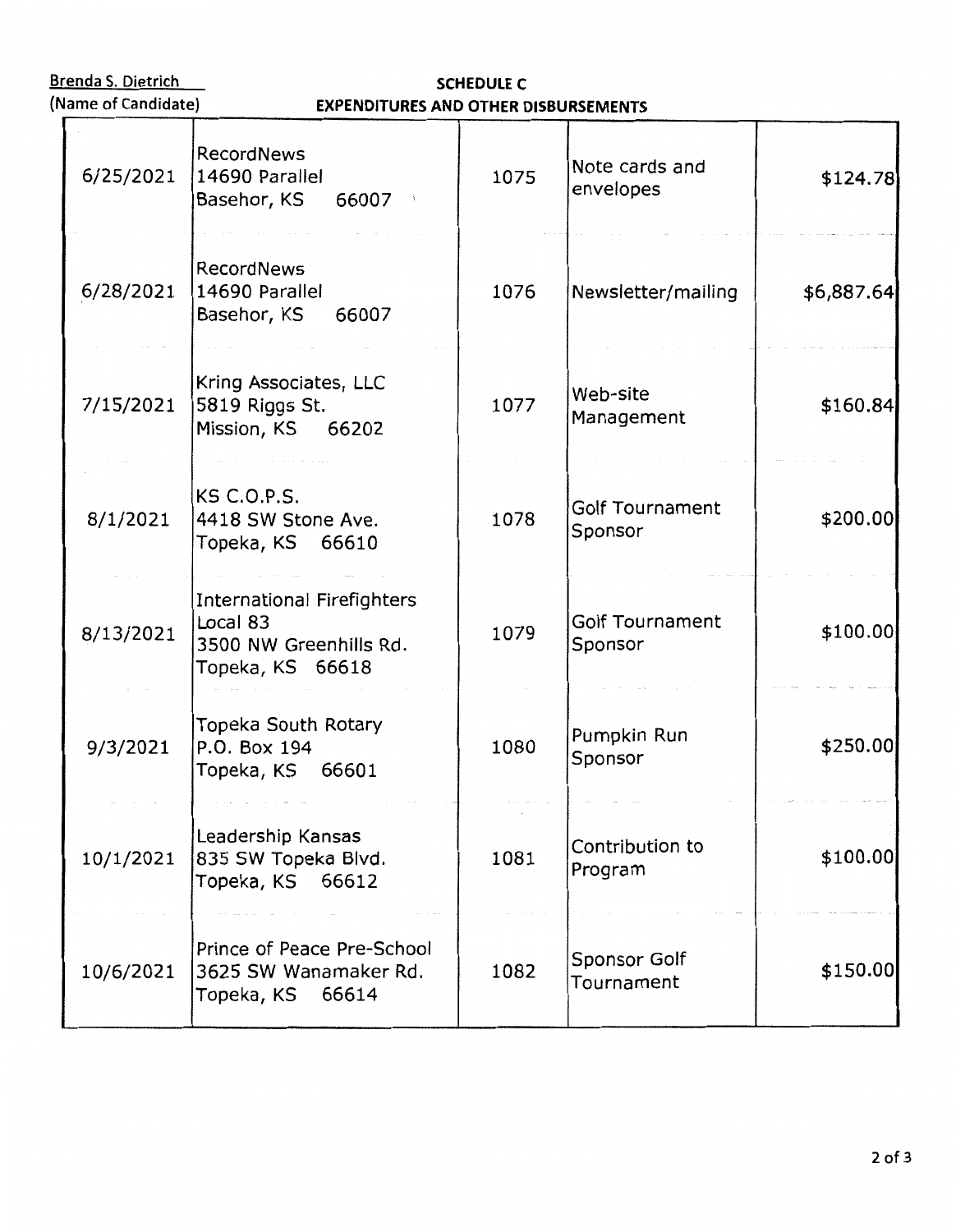| (Name of Candidate) | <b>EXPENDITURES AND OTHER DISBURSEMENTS</b>                         |      |                                       |             |  |  |  |  |
|---------------------|---------------------------------------------------------------------|------|---------------------------------------|-------------|--|--|--|--|
| 10/31/2021          | Jayhawk Area BSA<br>1020 SE Monroe St.<br>Topeka, KS 66612          | 1083 | Distinguished<br>Citizen Dinner       | \$150.00    |  |  |  |  |
| 11/9/2021           | QuikPrint<br>6300A SW 9th Terrace<br>Topeka, KS 66615               | 1084 | Fundraising<br>Letters/Envelopes      | \$349.28    |  |  |  |  |
| 11/10/2021          | <b>USPS</b><br>Gage Center<br>1430 Woodhull St.<br>Topeka, KS 66604 | 1085 | <b>Stamps</b>                         | \$116.00    |  |  |  |  |
| 11/18/2021          | <b>RecordNews</b><br>14690 Parallel<br>Basehor, KS<br>66007         | 1086 | Remittance<br>Envelopes               | \$199.88    |  |  |  |  |
| 12/31/2021          | Raise the Money<br>P.O. Box 26466<br>Little Rock, AR 72221          | Fee  | Electronic donation<br>processing fee | \$57.05     |  |  |  |  |
|                     | Total Itemized Expenditures This Period                             |      |                                       | \$11,153.45 |  |  |  |  |
|                     | Total Unitemized Expenditure of \$50 or less                        |      |                                       | \$0.00      |  |  |  |  |
|                     | TOTAL EXPENDITURES & OTHER DISBURSEMENTS THIS PERIOD                |      |                                       | \$11,153.45 |  |  |  |  |